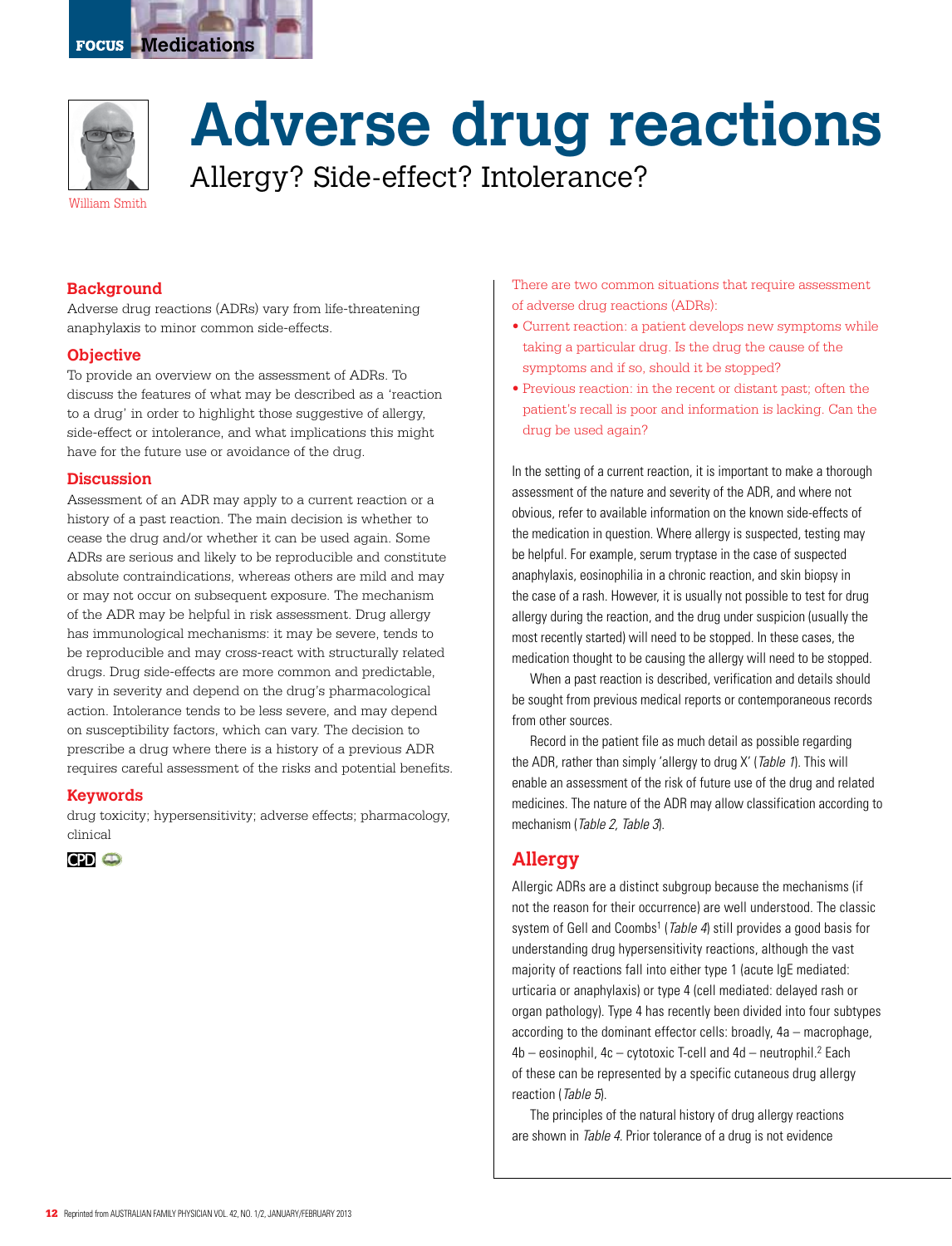

|  |  | Table 1. Details of adverse drug reactions to be noted in the clinical record |
|--|--|-------------------------------------------------------------------------------|
|--|--|-------------------------------------------------------------------------------|

| <b>Detail</b>                                          | Reason                                                     |  |
|--------------------------------------------------------|------------------------------------------------------------|--|
| Generic and trade name of drug associated              | Trade name relevant – excipients may rarely be involved in |  |
| with adverse drug reaction                             | the reaction                                               |  |
| Dose, frequency and route of drug                      | Side-effects, intolerance reactions may be dose-related    |  |
| Timing of onset and offset of reaction in relation to  | To assess likelihood of causality                          |  |
| commencement and cessation of drug                     |                                                            |  |
| Reaction description                                   | May allow classification of adverse drug reaction type     |  |
| Reaction severity, management required (eq. additional | May determine level of future contraindication             |  |
| medications, hospitalisation)                          |                                                            |  |
| Original indication for use of drug (eg. infection)    | Could this have caused the reaction rather than the        |  |
|                                                        | medication?                                                |  |
| Cofactors (eq. fever, other simultaneous medications)  | The reaction may have been caused by an interaction        |  |
|                                                        | between cofactors and the drug in question                 |  |

against allergy to the drug, indeed, prior exposure is necessary for sensitisation. It is safest to assume that where an allergic reaction has occurred, it is most likely to occur again on subsequent exposure, and the severity of the reaction may be similar or worse. However, there are frequent exceptions; reactions may sometimes be of lesser severity, particularly after a prolonged interval, and in some cases, careful testing reveals that the allergy has resolved and the patient may safely receive the drug. Accidental re-exposure sometimes occurs and with luck, is tolerated without reaction, but deliberate re-exposure is not recommended unless careful consideration is given to the risks.

# Table 2. Terminology of adverse drug reaction mechanisms

| <b>Classification</b>                   | Mechanism                                          |  |
|-----------------------------------------|----------------------------------------------------|--|
| Allergy $(=$ hypersensitivity)          | Immunological                                      |  |
| Side-effect                             | Pharmacological                                    |  |
| Intolerance $(=$ sensitivity)           | Pharmacological plus<br>susceptibility; unknown    |  |
| Other terms                             |                                                    |  |
| Idiosyncrasy                            | Genetic susceptibility to<br>adverse drug reaction |  |
| Pseudo-allergy                          | Various mechanisms –<br>mimics allergy             |  |
| Toxicity*                               | Excess dosage                                      |  |
| Interaction*                            | Drug combinations                                  |  |
| * Not further discussed in this article |                                                    |  |

Cross-reactivity is when an immunological reaction develops specifically to drug 1, but because of similarity in molecular structure, the antibodies and/or T-cells also react against drug 2 (even without any previous exposure to drug 2). This allows some prediction of risk of reactivity to structurally related drugs. A proportion of patients will have a highly specific immune response and react only to drug 1 whereas others have a less specific response and react to both drug 1 and drug 2; the percentage of patients who react to both can be expressed as the cross-reactivity risk. For example, virtually all penicillin allergic patients will react to amoxycillin because both drugs have a beta-lactam/ thiazolidine core, but only a small proportion will cross-react with cephalosporins which have a beta-lactam/dihydrothiazine core.

As the allergic reaction is mediated by a limited range of immunopathogenic mechanisms, diverse drugs can cause similar types of reactions, depending on which immunological effectors are activated. For example, an IgE-mediated anaphylactic reaction will be similar regardless of which drug triggers it.

A patient who gives a history of a drug allergy may not be allergic for several reasons:

- the reaction may have been due to the disease not the drug, or a combination of drugs, or a different drug than the one to which it was attributed
- it may be a conditional ADR in which the reaction only occurs with particular cofactors
- it may be a misattribution because the drug has been misremembered, or a parent has the allergy and believes their child will also be allergic, or the child's sibling actually had the allergy

| <b>Table 3. Examples of mechanistically different adverse drug reactions</b> |                           |                                      |  |
|------------------------------------------------------------------------------|---------------------------|--------------------------------------|--|
| Allergy                                                                      | Side-effect               | Intolerance                          |  |
| Enalapril – rash                                                             | Enalapril – cough         | Enalapril – hypotension              |  |
| Codeine – anaphylaxis                                                        | $Codeine-constitution$    | Codeine – hallucinations             |  |
| Nortriptyline – rash                                                         | Nortriptyline – dry mouth | Nortriptyline – postural hypotension |  |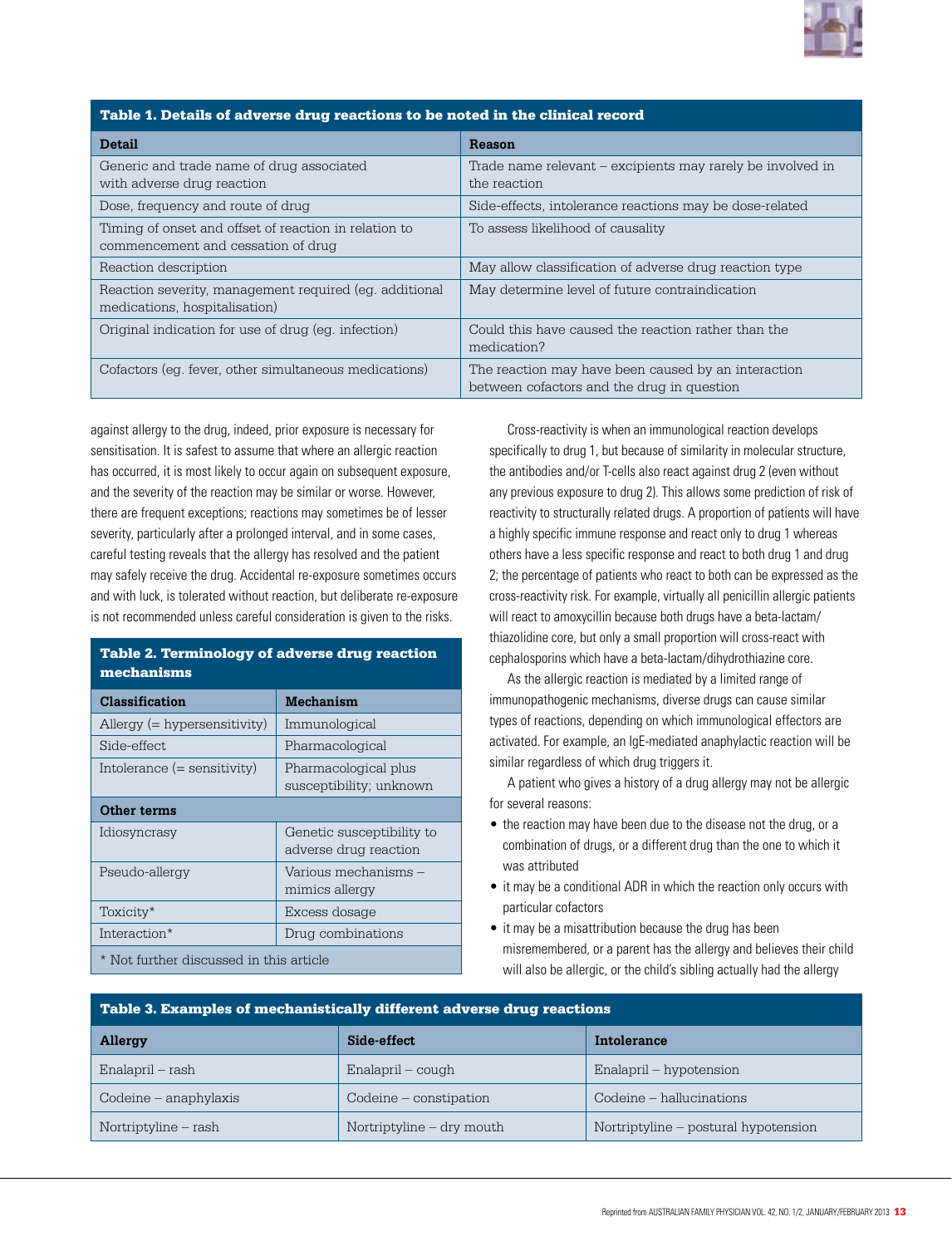

| <b>Table 4. Features of drug allergy</b>          |                                                                                                                                                                                                                                 |  |
|---------------------------------------------------|---------------------------------------------------------------------------------------------------------------------------------------------------------------------------------------------------------------------------------|--|
| Mechanism<br>(immunological)<br>(Gell and Coombs) | • Type $1 - \text{IgE}$ mediated (acute<br>allergy)<br>• Type $2$ – antibody-dependent<br>cytotoxicity<br>• Type $3$ – immune complex<br>• Type $4$ – cell mediated (delayed<br>hypersensitivity)                               |  |
| Natural history                                   | • Prior exposure required for<br>sensitisation<br>• Tends to become worse on<br>repeated exposure<br>• Often long lasting due to<br>immunological memory<br>$\bullet$ Cross-reaction based on structure<br>of drug (not action) |  |
| Clinical features                                 | $\bullet$ Rash<br>• Angioedema<br>Anaphylaxis<br>• Organ inflammation – lung,<br>kidney, liver                                                                                                                                  |  |

- in some cases, the nature of the reaction has been exaggerated; it may have been a mild intolerance or minor side-effect that is now called an allergy
- it is possible that there was a genuine and significant allergic reaction but the allergy has resolved due to the passage of time. Tests are available for the diagnosis of drug allergy but they are limited. Specific IgE for some drugs can be detected on blood testing (Figure 1). Specialist referral for evaluation of drug allergy may be indicated (*Table 6*) as additional procedures may clarify the diagnosis (Figure 1).

# **Side-effect**

Side-effects are ADRs which do not depend on an immunological reaction against the drug but on its pharmacological effects. They are more common and usually well recognised for each particular drug. The reasons why only some individuals suffer from side-effects may relate to variation in the metabolism of the drug and/or the

production of active metabolites, however, the mechanisms for individual variations in response are often unknown. Susceptibility factors may be intrinsic (such as genetic polymorphisms, age, gender, race) or acquired (such as interacting drugs, illness, hepatic or renal dysfunction). Some side-effects are an absolute contraindication to future use of the drug, whereas in other cases the drug could be cautiously re-tried. If a side-effect occurs to a particular drug, it is likely that other drugs with a similar pharmacological action (eg. within the same therapeutic class) will produce the same effect so therefore should usually also be avoided.

# **Intolerance**

Intolerance (sensitivity) is a poorly defined term that may refer to an unusually low threshold to the pharmacological side-effect of a drug (eg. hyperemesis with codeine may be referred to as opiate intolerance) or to an adverse reaction that might be atypical or not understood according to pharmacology. For example, patients may feel non-specifically unwell on a medication. In practice there is a considerable overlap between the terms intolerance and side-effect and it is often difficult to classify ADRs into one of these categories.

Non-steriodal anti-inflammatory drugs (NSAIDs) can produce both

**Idiosyncrasy** is a term used to refer to an individual's susceptibility to a drug ADR based on genetic variation. Genetic susceptibility may predispose to side-effects, intolerance reactions or allergic reactions (Table 7). In these cases, genetic testing prior to drug administration will reduce the risk of ADRs.

**Pseudo-allergy** refers to adverse reactions that produce clinical features that mimic allergy but are not mediated by immunological mechanisms. Inhibition of angiotensin converting enzyme can lead to an excess of tissue bradykinin triggering angioedema, which is often thought of as an allergic disorder but in this case is related to the pharmacological effect of the drug. There may be an element of idiosyncrasy because there may be an underlying genetic polymorphism in those who are susceptible to this side-effect.<sup>3</sup>

| Table J. EAtenued Gen and Coombs Classmeation |                                     |                                                                         |
|-----------------------------------------------|-------------------------------------|-------------------------------------------------------------------------|
| <b>Type</b>                                   | <b>Effector cells and cytokines</b> | <b>Examples</b>                                                         |
| Type 4a                                       | Macrophage, IFN gamma (Th1)         | Contact dermatitis<br>Maculopapular drug rash                           |
| Type 4b                                       | Eosinophil, IL-5 (Th2)              | Urticaria (delayed)<br>DRESS (drug rash eosinophilia systemic symptoms) |
| Type 4c                                       | Cytotoxic lymphocytes               | Toxic epidermal necrolysis<br>Stevens-Johnson syndrome                  |
| Type 4d                                       | Neutrophils, IL-8                   | Acute generalised exanthematous pustulosis                              |

## Table 5. Extended Gell and Coombs classification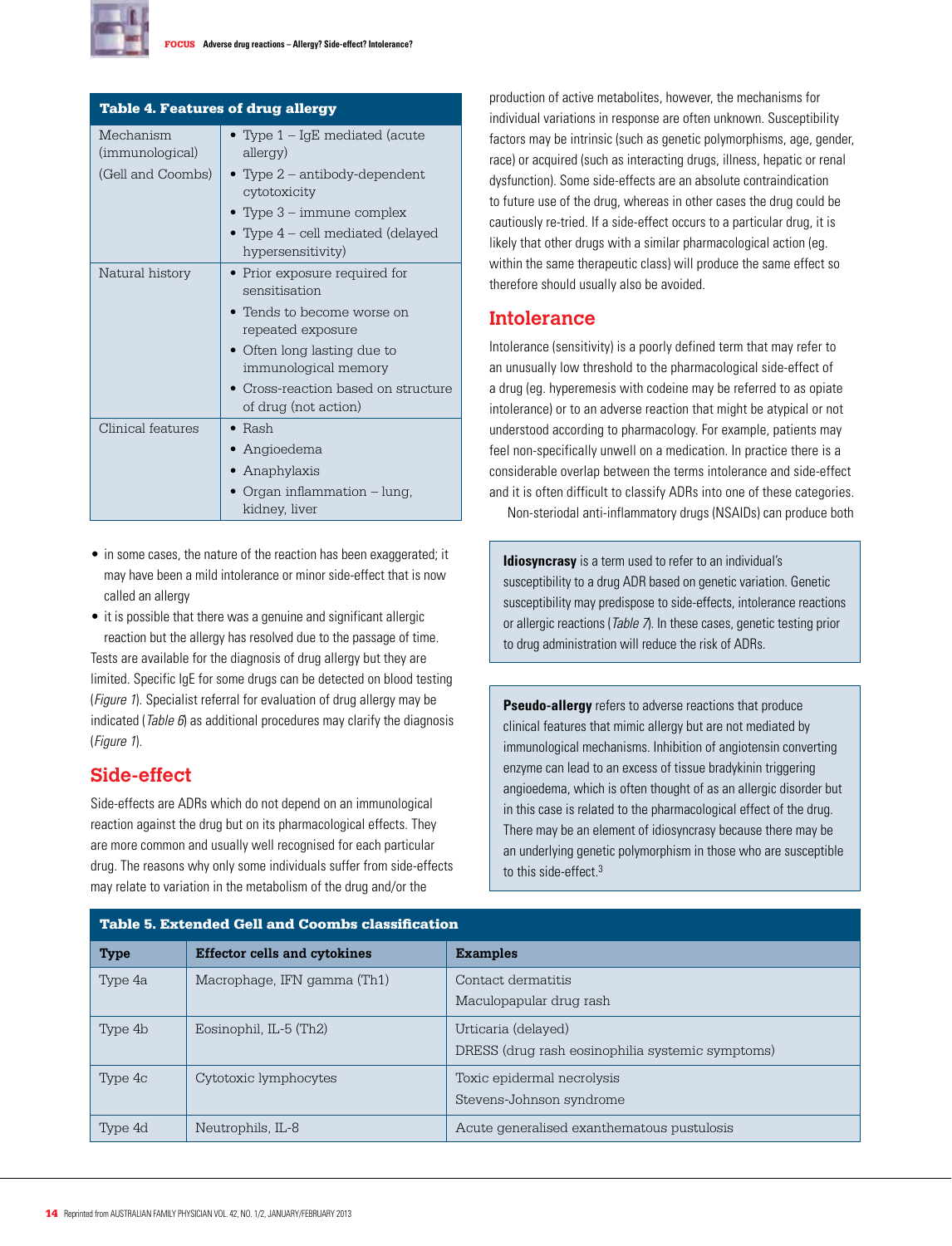

# Table 6. Indications for referral to a clinical immunology and allergy specialist

Drug allergy history uncertain and/or allergic reaction occurred in the distant past

AND

Indication to use the drug to which the patient is thought to be allergic and alternatives are not available or not optimal

OR

For consideration of desensitisation, where drug allergy history is definite or confirmed but there is a strong indication to use the drug

true allergic reactions and pharmacological reactions (referred to by convention as NSAID intolerance or aspirin intolerance) (Table 8). This is important because in a case of allergy to a specific NSAID, another NSAID can be used, whereas in NSAID intolerance, all COX-1 inhibitory NSAIDs will need to be avoided.4

# **Conclusion**

In conclusion, there are two parts to the patient ADR record:

- the detailed description of the prior ADR, and
- an interpretation of this to decide the risk of future use of the same or related drugs.

Unfortunately, some medical software packages do not allow detailed



- specialist
- § Skin testing not well validated for cephalosporins, may proceed directly to graded-dose challenge depending on risk/benefit assessment

This general schematic may vary in some specialist clinics depending on availability of research protocols and local expertise **Other drugs can be tested by graded-dose oral or parenteral challenge in appropriate circumstances**

| Table 7. Idiosyncrasy – genetic predisposition to adverse drug reactions |               |                           |                                   |
|--------------------------------------------------------------------------|---------------|---------------------------|-----------------------------------|
| Genotype                                                                 | Drug          | <b>Nature of reaction</b> | <b>Classification of reaction</b> |
| Thiopurine<br>methyltransferase (TPMT)                                   | Azathioprine  | Myelosuppression          | Side-effect                       |
| $HI.A-B*5701$                                                            | Abacavir      | Hypersensitivity syndrome | Allergy                           |
| HLA-B*1502 (Han Chinese)                                                 | Carbamazepine | Stevens-Johnson syndrome  |                                   |